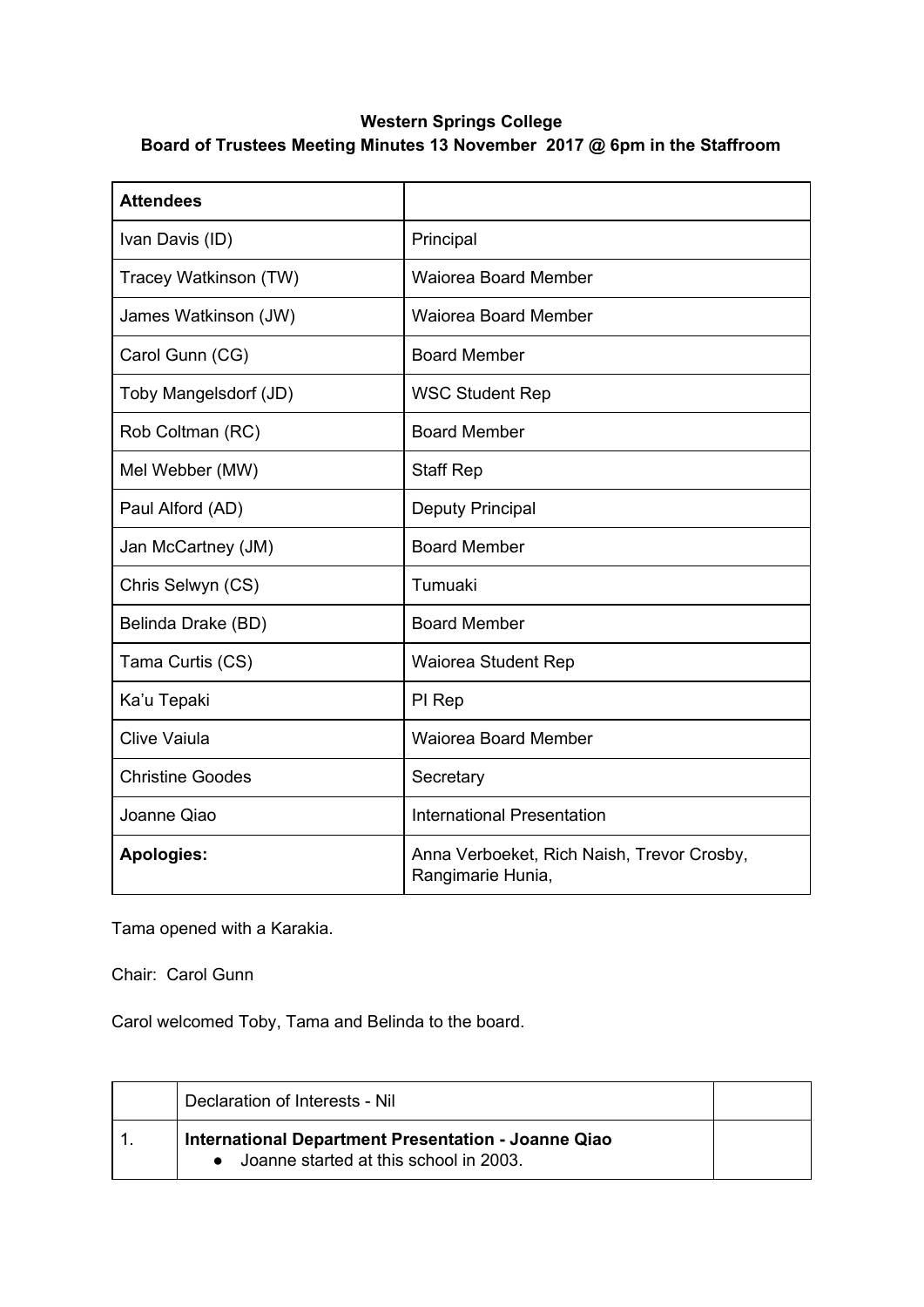|      | In that time the number of international students has risen<br>dramatically.<br>At the moment China, then Japan, Korea, Europe/Sth<br>$\bullet$<br>America are our best markets.<br>This will remain so for the next few years.<br>Tracey would like to see more interaction with Te Reo.<br>$\bullet$<br>Joanne spoke to her very detailed tabled report.<br>$\bullet$<br>ID acknowledged Joanne's hard work and dedication.<br>$\bullet$                                                                                                                                                                                                                                                                                                                                                               |               |
|------|----------------------------------------------------------------------------------------------------------------------------------------------------------------------------------------------------------------------------------------------------------------------------------------------------------------------------------------------------------------------------------------------------------------------------------------------------------------------------------------------------------------------------------------------------------------------------------------------------------------------------------------------------------------------------------------------------------------------------------------------------------------------------------------------------------|---------------|
| 7.15 | <b>Dinner Break</b>                                                                                                                                                                                                                                                                                                                                                                                                                                                                                                                                                                                                                                                                                                                                                                                      |               |
| 2.   | <b>Attendance:</b><br>This committee has not met but the data is attached.<br>Discussion on ways to improve overall attendance.<br>$\bullet$<br>There was the suggestion of an Attendance Officer.<br>Someone to work with the data. Patterns would become<br>apparent earlier. TW would like any position to be a shared<br>role.<br><b>Academic Achievement:</b><br>Data not reflective because grades are still in progress.<br>There is a new innovation to have staff put in progress<br>$\bullet$<br>reports throughout the year.<br>Senior Managers/Heads of House/Heads of Department are<br>working very hard to track and monitor students.<br>We discussed the possible impact BYOD has had on<br>academic achievement.<br>Action: BYOD to go E-learning Committee to see what they<br>think. | <b>Action</b> |
| 3.   | Gym Update: (Rob Coltman)<br>Council will be resourcing us for an independent consultant<br>to get the report that we want.<br>The Gym development has now been decoupled from the<br>rebuild.                                                                                                                                                                                                                                                                                                                                                                                                                                                                                                                                                                                                           |               |
| 4.   | Principal's Report: (Ivan Davis)<br>DS talked to the Job Description for an Executive<br>Office/Business Manager and the advertisement that is to be<br>placed.<br>JM would like the last bullet point in the job description<br>to become the first and the rest to be prioritised. Other<br>than that everything else looks good.                                                                                                                                                                                                                                                                                                                                                                                                                                                                      | <b>Action</b> |
| 5.   | Discipline: (Ivan Davis)<br>There have been three disciplines since the last board<br>meeting. Two students have been reinstated with conditions.<br>One student's suspension has been extended.<br>Discussed the student information provided to the Discipline                                                                                                                                                                                                                                                                                                                                                                                                                                                                                                                                         |               |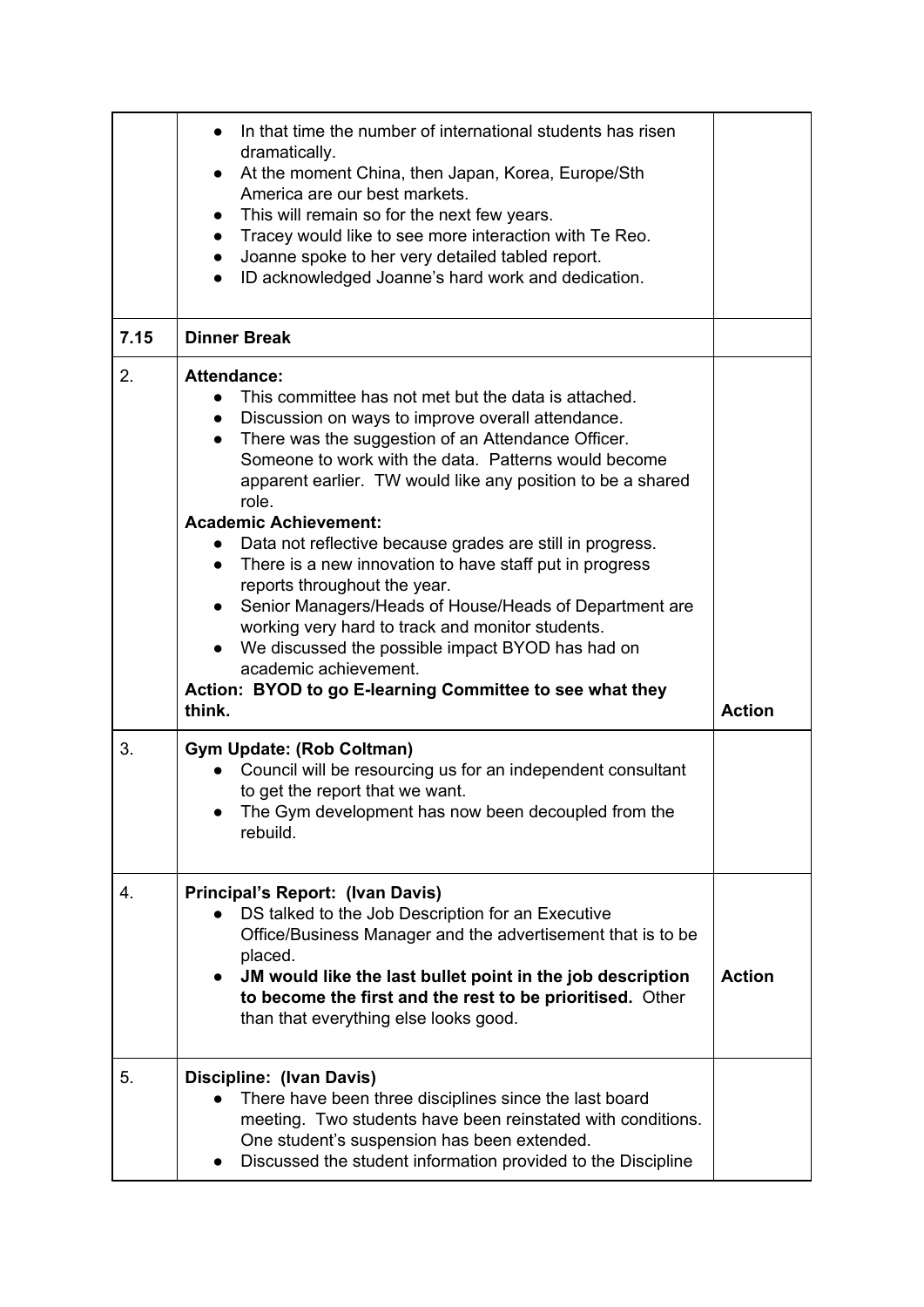|    | Committee and agreed that the pastoral record be supplied<br>with the report to the committee.<br>• RC - a trustees fund has been created and this to be on<br>the Agenda at the next meeting.<br><b>Finance Report:</b><br>Anne McDonnell and TC's summary points have been really<br>helpful.<br><b>Co-Governance:</b><br>Email out the link of a letter to the draft. Draft needs a | <b>Action</b><br><b>Action</b> |
|----|----------------------------------------------------------------------------------------------------------------------------------------------------------------------------------------------------------------------------------------------------------------------------------------------------------------------------------------------------------------------------------------|--------------------------------|
|    | date.                                                                                                                                                                                                                                                                                                                                                                                  |                                |
|    | <b>COL Update:</b>                                                                                                                                                                                                                                                                                                                                                                     |                                |
|    | Breakfast meeting arranged for 23 November and will be a<br>$\bullet$                                                                                                                                                                                                                                                                                                                  |                                |
|    | summary of it all.                                                                                                                                                                                                                                                                                                                                                                     |                                |
|    | At the breakfast meeting Carolyn Marino to be acknowledged<br>$\bullet$<br>(resigned). Venue: Columba Centre, 40 Vermont St,<br>Ponsonby, 7.30 - 8.30am.                                                                                                                                                                                                                               |                                |
|    | All 12 schools will need to sign this off.<br>$\bullet$                                                                                                                                                                                                                                                                                                                                |                                |
|    | The launch will happen in March.<br>$\bullet$                                                                                                                                                                                                                                                                                                                                          |                                |
|    | ID acknowledge PA's commitment and dedication throughout<br>$\bullet$<br>this whole process.                                                                                                                                                                                                                                                                                           |                                |
|    | Breakfast meeting details to be sent out to trustees.                                                                                                                                                                                                                                                                                                                                  | <b>Action</b>                  |
|    | Policy:                                                                                                                                                                                                                                                                                                                                                                                |                                |
|    | Student Protection Policy has been put out for consultation and is                                                                                                                                                                                                                                                                                                                     |                                |
|    | now ready to be approved.                                                                                                                                                                                                                                                                                                                                                              |                                |
|    | (Carol Gunn/Mel Webber - carried)                                                                                                                                                                                                                                                                                                                                                      |                                |
|    | Policy on Policies will now be distributed for consultation.                                                                                                                                                                                                                                                                                                                           |                                |
|    | <b>Property:</b>                                                                                                                                                                                                                                                                                                                                                                       |                                |
|    | Rich Naish's work on the board is acknowledged. Craig                                                                                                                                                                                                                                                                                                                                  |                                |
|    | Moller (Architect) is now on the board.                                                                                                                                                                                                                                                                                                                                                |                                |
|    | Exploratory work has begun outside Waiorea.                                                                                                                                                                                                                                                                                                                                            |                                |
|    | <b>TAPAC</b>                                                                                                                                                                                                                                                                                                                                                                           |                                |
|    | A robust meeting with the Ministry.<br>$\bullet$                                                                                                                                                                                                                                                                                                                                       |                                |
|    | New drawings will be given next year.                                                                                                                                                                                                                                                                                                                                                  |                                |
| 7. | Admin:                                                                                                                                                                                                                                                                                                                                                                                 |                                |
|    | That the minutes of the previous BOT Meeting (18 September and<br>13 November) be approved along with the tabled/verbal reports and<br>minutes.<br>(Carol Gunn/ Jan McCartney - carried)                                                                                                                                                                                               |                                |
|    | That the inwards and outwards correspondence be accepted.<br>(Carol Gunn/Mel Webber - carried)                                                                                                                                                                                                                                                                                         |                                |